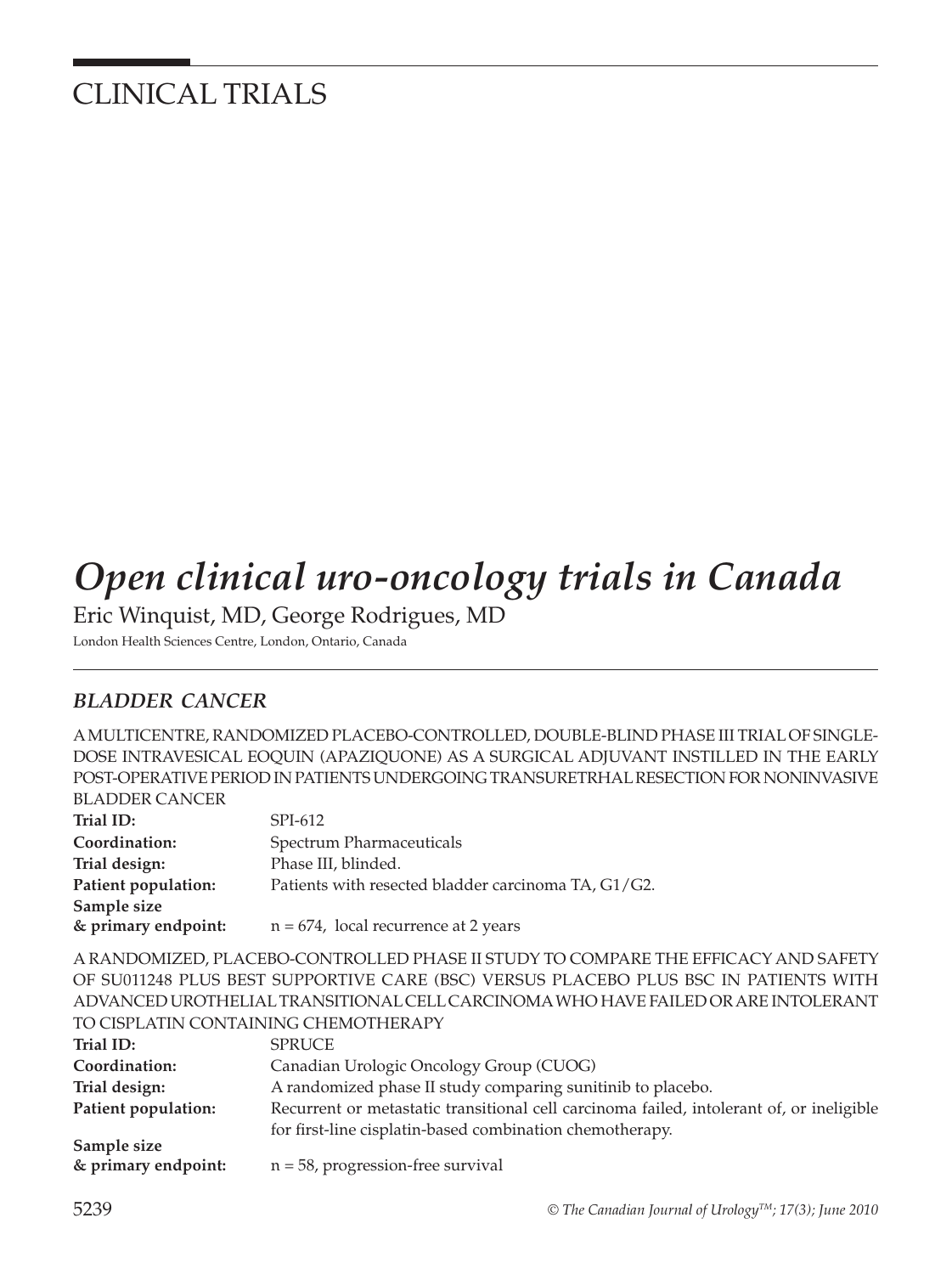#### *PROSTATE ADENOCARCINOMA*

#### *LOCALIZED PROSTATE CANCER*

#### *Low Risk*

|                     | A PHASE III STUDY OF ACTIVE SURVEILLANCE THERAPY AGAINST RADICAL TREATMENT IN PATIENTS        |
|---------------------|-----------------------------------------------------------------------------------------------|
|                     | DIAGNOSED WITH FAVORABLE RISK PROSTATE CANCER (START)                                         |
| Trial ID:           | NCIC CTG PR11                                                                                 |
| Coordination:       | National Cancer Institute of Canada Clinical Trials Group (NCIC CTG)                          |
| Trial design:       | A phase III study comparing radical prostatectomy or radical radiotherapy at the              |
|                     | time of initial diagnosis to active surveillance and selective intervention based on          |
|                     | pre-specified biochemical, histological or clinical criteria.                                 |
| Patient population: | Suitable candidates for radical prostatectomy or radiotherapy. No previous treatment          |
|                     | for prostate cancer for greater than 6 months. Favorable risk as defined by the following:    |
|                     | clinical stage T1b, T1c, T2a or T2b, surgical Gleason score $\lt= 6$ , PSA $\lt= 10.0$ ng/ml. |
| Sample size         |                                                                                               |
| & primary endpoint: | $n = 2130$ , disease specific survival                                                        |
|                     |                                                                                               |

#### *Intermediate Risk*

A PHASE III PROSPECTIVE RANDOMIZED TRIAL OF DOSE-ESCALATED RADIOTHERAPY WITH OR WITHOUT SHORT TERM ANDROGEN DEPRIVATION THERAPY FOR PATIENTS WITH INTERMEDIATE RISK PROSTATE CANCER

| Trial ID:           | <b>RTOG 0815</b>                                                                                                                                                                                                                                      |
|---------------------|-------------------------------------------------------------------------------------------------------------------------------------------------------------------------------------------------------------------------------------------------------|
| Coordination:       | Radiation Therapy Oncology Group (RTOG)                                                                                                                                                                                                               |
| Trial design:       | A randomized controlled trial to demonstrate an overall survival (OS) advantage for the<br>addition of short term (6 months) ADT versus no additional ADT in the context of dose<br>escalated RT for patients with intermediate risk prostate cancer. |
| Sample size         |                                                                                                                                                                                                                                                       |
| & primary endpoint: | $n = 1520$ , overall survival                                                                                                                                                                                                                         |
|                     | PROSTATE FRACTIONATED IRRADIATION TRIAL (PROFIT)                                                                                                                                                                                                      |
| Coordination:       | Ontario Clinical Oncology Group (OCOG)                                                                                                                                                                                                                |
| Trial design:       | A phase III study assessing the relative efficacy of dose-escalated radiation therapy (78 Gy)                                                                                                                                                         |
|                     | in 39 fractions) versus a hypofractionated course of radiation (6000 Gy in 20 fractions).                                                                                                                                                             |
| Patient population: | Intermediate-risk prostate cancer.                                                                                                                                                                                                                    |
| Sample size         |                                                                                                                                                                                                                                                       |
| & primary endpoint: | $n = 1204$ , biochemical (PSA) failure                                                                                                                                                                                                                |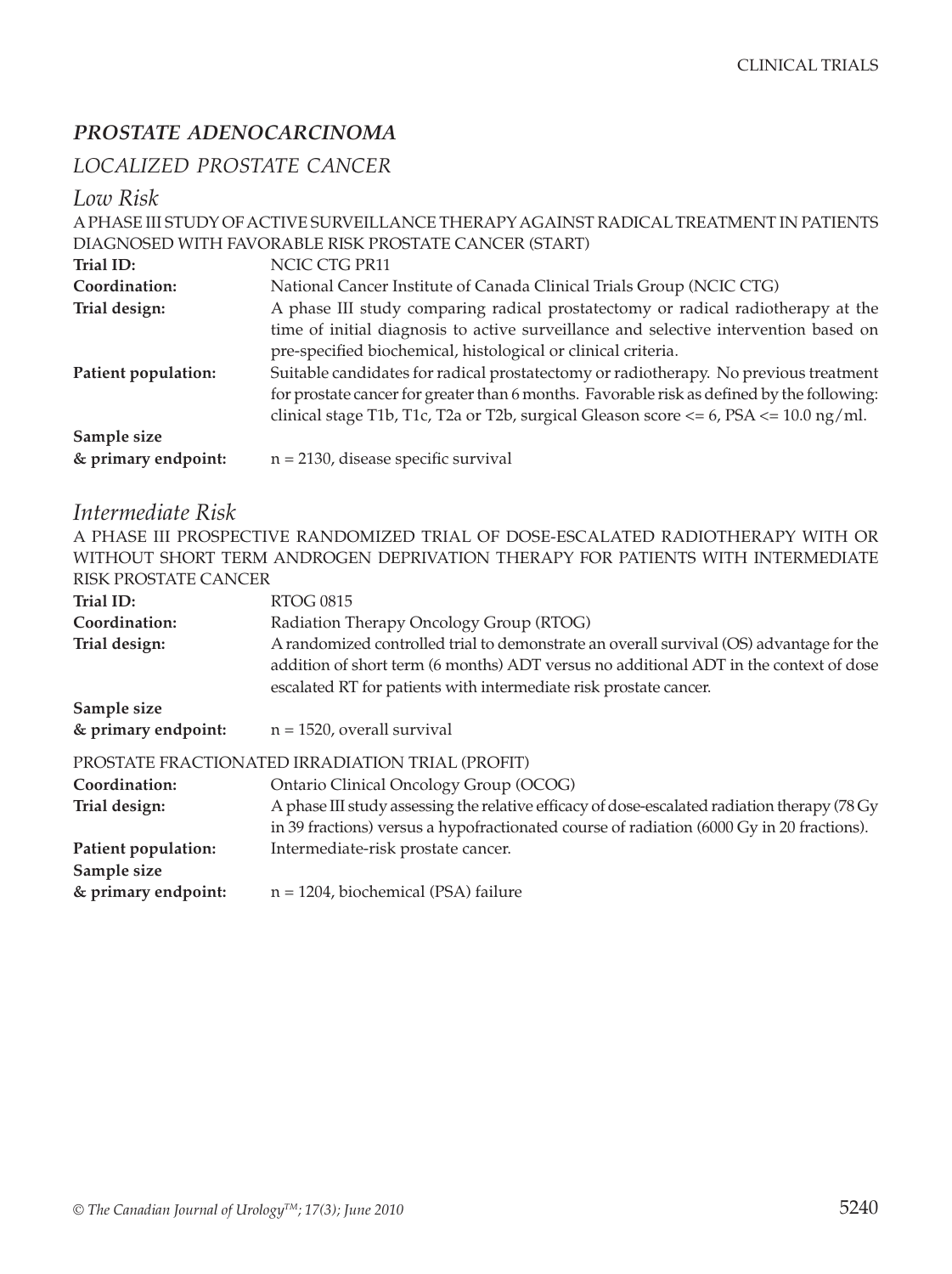#### *High Risk*

RANDOMIZED PHASE III STUDY OF NEO-ADJUVANT DOCETAXEL AND ANDROGEN DEPRIVATION PRIOR TO RADICAL PROSTATECTOMY VERSUS IMMEDIATE RADICAL PROSTATECTOMY IN PATIENTS WITH HIGH-RISK, CLINICALLY LOCALIZED PROSTATE CANCER

| Trial ID:           | NCIC PRC3                                                                        |
|---------------------|----------------------------------------------------------------------------------|
| Coordination:       | Intergroup (Cancer and Leukemia Group B)                                         |
| Trial design:       | A phase III comparison of neoadjuvant chemohormonal therapy with goserelin or    |
|                     | leuprolide for 18-24 weeks with docetaxel IV every 3 weeks for up to six courses |
|                     | followed by radical prostatectomy with staging pelvic lymphadenectomy versus     |
|                     | radical prostatectomy with staging lymphadenectomy alone.                        |
| Patient population: | High-risk prostate cancer.                                                       |
| Sample size         |                                                                                  |
| & primary endpoint: | $n = 750$ , 3 year biochemical progression-free survival                         |

#### *POST-RADICAL PROSTATECTOMY*

RADICALS: RADIOTHERAPY AND ANDROGEN DEPRIVATION IN COMBINATION AFTER LOCAL SURGERY Trial ID: NCIC PR13 **Coordination:** Intergroup (MRC) **Trial design:** Phase III clinical trial with randomizations both for radiotherapy timing, and for hormone treatment duration. **Patient population:** Men who have undergone radical prostatectomy for prostatic adenocarcinoma within 3 months, post-operative serum PSA less than 0.4 ng/ml. Uncertainty in the opinion of the physician and patient regarding the need for immediate post-operative RT. **Sample size & primary endpoint:** n = 5100, disease free survival

#### *BIOCHEMICALLY RELAPSED PROSTATE CANCER*

A MULTICENTER CLINICAL STUDY OF THE SONABLATE® 500 (SB-500) FOR THE TREATMENT OF LOCALLY RECURRENT PROSTATE CANCER WITH HIFU **Trial ID:** FSI-003 **Coordination:** Focus Surgery Inc. **Trial design:** Single arm phase II. **Patient population:** Men with locally recurrent prostate cancer following external beam irradiation. **Sample size & primary endpoint:** n = 202, absence of biochemical failure and negative prostate biopsy rate at 12 months A PHASE II TRIAL OF SHORT-TERM ANDROGEN DEPRIVATION WITH PELVIC LYMPH NODE OR PROSTATE BED ONLY RADIOTHERAPY (SPPORT) IN PROSTATE CANCER PATIENTS WITH A RISING PSA AFTER RADICAL PROSTATECTOMY **Trial ID:** RTOG 0534 **Coordination:** RTOG **Trial design:** Phase II comparing radiotherapy alone to radiotherapy with short-term androgen deprivation. **Patient population:** Males who have undergone radical prostatectomy, followed by PSA rise to > 0.2 ng/ml. **Sample size** 

**& primary endpoint:** n = 1764, 5-year freedom from progression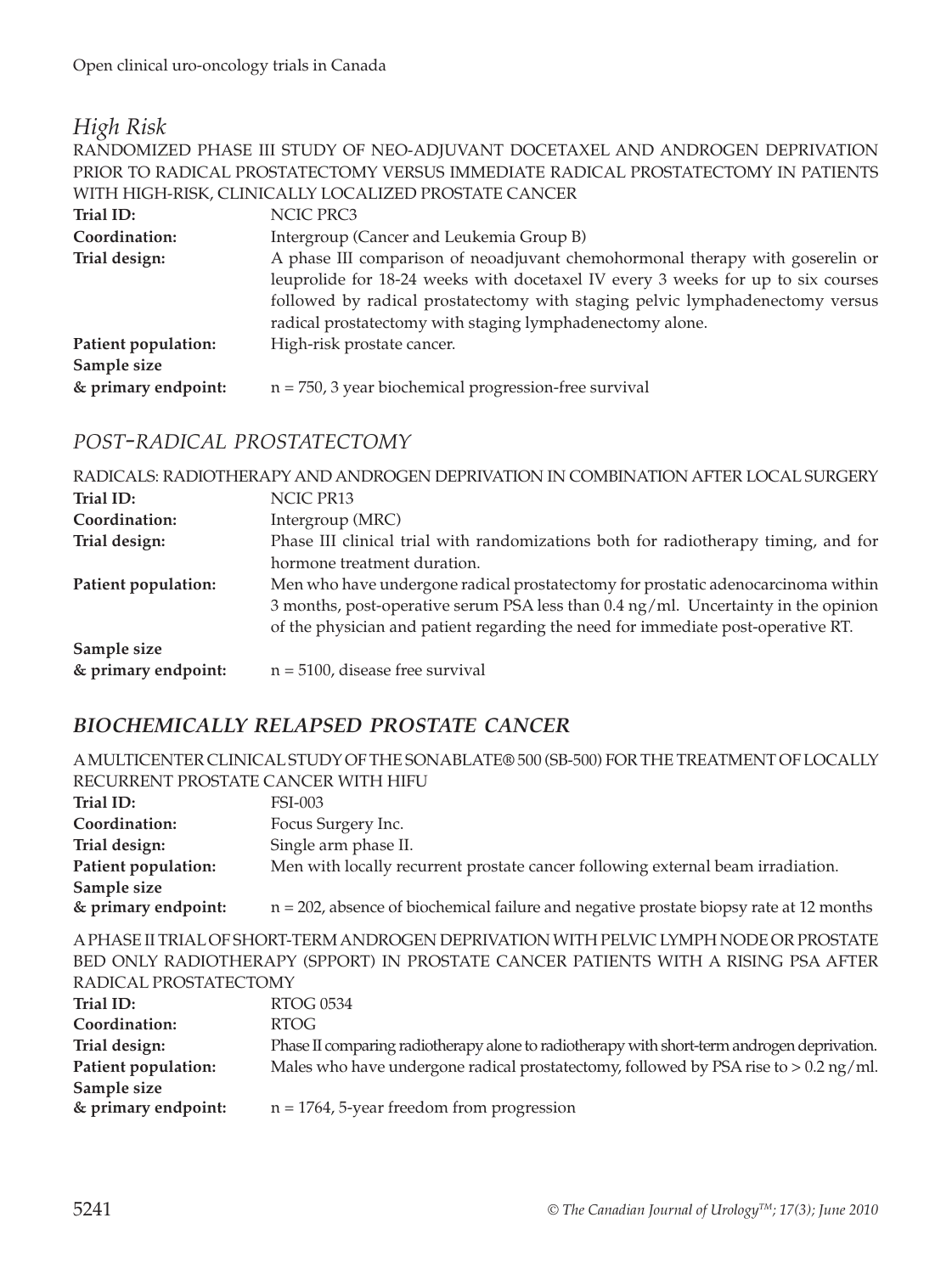#### A STUDY OF ANDROGEN DEPRIVATION WITH LEUPROLIDE, +/- DOCETAXEL FOR CLINICALLY ASYMPTOMATIC PROSTATE CANCER SUBJECTS WITH A RISING PSA **Trial ID:** XRP6976J/3503 **Coordination:** sanofi-aventis **Trial design: Aphase III comparison of androgen deprivation with or without docetaxel in men with rising**  PSA followed by radical prostatectomy. **Patient population:** No metastases and PSA doubling time  $\leq$  9 months

**& primary endpoint:** n = 412, progression-free survival

#### *METASTATIC PROSTATE CANCER*

**Sample size** 

|                           | A RANDOMIZED, DOUBLE-BLIND, PLACEBO-CONTROLLED PHASE III STUDY OF EARLY VERSUS                                                    |
|---------------------------|-----------------------------------------------------------------------------------------------------------------------------------|
|                           | STANDARD ZOLEDRONIC ACID TO PREVENT SKELETAL RELATED EVENTS IN MEN WITH PROSTATE                                                  |
| CANCER METASTATIC TO BONE |                                                                                                                                   |
| Trial ID:                 | NCIC PRC2                                                                                                                         |
| Coordination:             | Intergroup (Cancer and Leukemia Group B)                                                                                          |
| Trial design:             | A phase III study comparing treatment with zoledronic acid at the time of initiation of                                           |
|                           | androgen deprivation therapy for metastatic prostate cancer to treatment at time of<br>progression to hormone-refractory disease. |
| Patient population:       | Metastatic prostate cancer with at least one bone metastasis by radiographic imaging<br>receiving androgen deprivation therapy.   |
| Sample size               |                                                                                                                                   |
| & primary endpoint:       | $n = 680$ , time to first skeletal related event                                                                                  |

#### *CASTRATE RESISTANT PROSTATE CANCER*

EFFICACY AND SAFETY STUDY OF VANDETANIB (ZD6474) IN COMBINATION WITH BICALUTAMIDE VERSUS BICALUTAMIDE ALONE IN PATIENTS WITH CHEMOTHERAPY NAIVE HORMONE REFRACTORY

| PROSTATE CANCER     |                                                                                         |
|---------------------|-----------------------------------------------------------------------------------------|
| Trial ID:           | $OZM-011$                                                                               |
| Coordination:       | British Columbia Cancer Agency                                                          |
| Trial design:       | Single arm phase II                                                                     |
| Patient population: | Men with rising PSA despite ADT, no prior chemotherapy, and < 4 weeks exposure to       |
|                     | bicalutamide.                                                                           |
| Sample size         |                                                                                         |
| & primary endpoint: | $n = 74$ , PSA response rate                                                            |
|                     | A PHASE II STUDY OF SB939 IN PATIENTS WITH RECURRENT OR METASTATIC CASTRATION RESISTANT |
| PROSTATE CANCER     |                                                                                         |
| Trial ID:           | <b>IND.195</b>                                                                          |
| Coordination:       | NCIC CTG                                                                                |
| Trial design:       | Single arm phase II                                                                     |
| Patient population: | Men with rising PSA despite ADT and not prior chemotherapy.                             |
| Sample size         |                                                                                         |
| & primary endpoint: | $n = 29$ , PSA response rate and progression-free survival                              |
|                     |                                                                                         |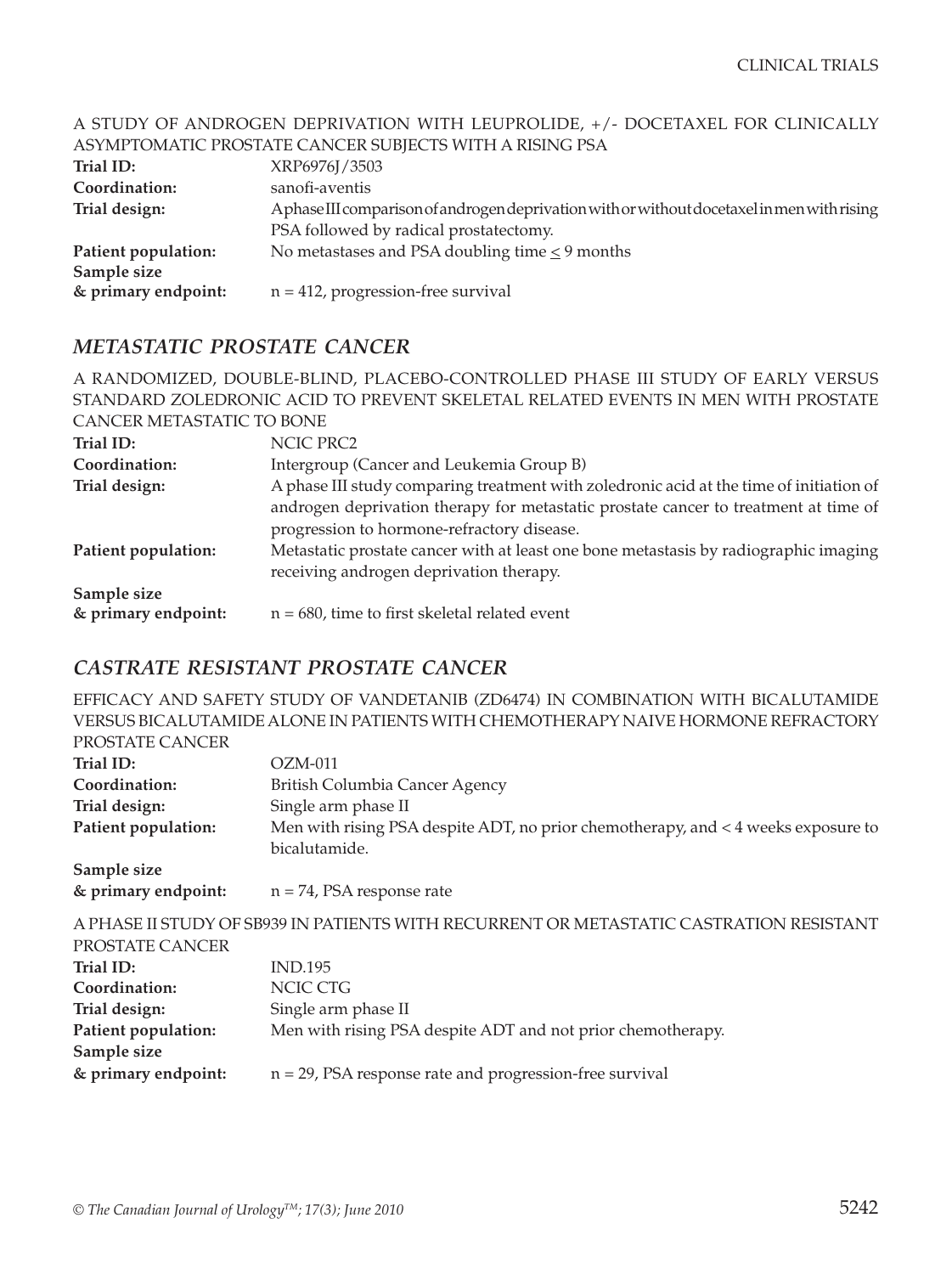|                                      | A PHASE III TRIAL OF ZD4054 (ENDOTHELIN A ANTAGONIST) IN NON-METASTATIC HORMONE         |
|--------------------------------------|-----------------------------------------------------------------------------------------|
| RESISTANT PROSTATE CANCER            |                                                                                         |
| Trial ID:                            | ENTHUSE M0/D4320C00015                                                                  |
| Coordination:                        | AstraZeneca                                                                             |
| Trial design:                        | Placebo controlled phase III randomized                                                 |
| Patient population:                  | HRPC with rising PSA after surgical or medical castration but no evidence of            |
|                                      | metastases.                                                                             |
| Sample size                          |                                                                                         |
| & primary endpoint:                  | $n = 1500$ , progression-free survival                                                  |
|                                      | A PHASE II STUDY OF SU011248 FOR MAINTENACE THERAPY IN HORMONE REFRACTORY PROSTATE      |
| CANCER AFTER FIRST LINE CHEMOTHERAPY |                                                                                         |
| Trial ID:                            | SMART/TBCC-0707001                                                                      |
| Coordination:                        | <b>Tom Baker Cancer Centre</b>                                                          |
| Trial design:                        | Phase II.                                                                               |
| Patient population:                  | Patients with HRPC in remission after docetaxel.                                        |
| Sample size                          |                                                                                         |
| & primary endpoint:                  | $n = 30$ , progression-free survival                                                    |
|                                      | A PHASE II STUDY OF MAINTENANCE THERAPY WITH TEMSIROLIMUS IN ANDROGEN-INDEPENDENT       |
|                                      | PROSTATE CANCER AFTER FIRST LINE CHEMOTHERAPY WITH DOCETAXEL                            |
| Trial ID:                            | $OZM-018$                                                                               |
| Coordination:                        | Sunnybrook Health Sciences Centre Odette Cancer Centre                                  |
| Trial design:                        | Single arm phase II.                                                                    |
| Patient population:                  | CRPC in remission after docetaxel.                                                      |
| Sample size                          |                                                                                         |
| & primary endpoint:                  | $n = 30$ , time to treatment failure                                                    |
|                                      | A MULTINATIONAL PHASE III, RANDOMIZED, DOUBLE-BLIND, PLACEBO-CONTROLLED EFFICACY AND    |
|                                      | SAFETY STUDY OF ORAL MDV3100 IN PATIENTS WITH PROGRESSIVE CASTRATION-RESISTANT PROSTATE |
|                                      | CANCER PREVIOUSLY TREATED WITH DOCETAXEL-BASED CHEMOTHERAPY                             |
| Trial ID:                            | <b>AFFIRM</b>                                                                           |
| Coordination:                        | ProTrials Research Inc./Medivation Inc.                                                 |
| Trial design:                        | Randomized (2:1), double-blind, multicenter study comparing MDV3100 to placebo.         |
| Patient population:                  | Metastatic castration-resistant prostate cancer progressive despite prior docetaxel or  |
|                                      | mitoxantrone chemotherapy.                                                              |
| Sample size                          |                                                                                         |
| & primary endpoint:                  | $n = 1170$ , overall survival                                                           |
|                                      | A DOUBLE-BLIND, RANDOMIZED, MULTIPLE DOSE, PHASE III, MULTICENTER STUDY OF ALPHARADIN   |
|                                      | IN THE TREATMENT OF PATIENTS WITH SYMPTOMATIC HORMONE REFRACTORY PROSTATE CANCER        |
| WITH SKELETAL METASTASES             |                                                                                         |
| Trial ID:                            | <b>ALSYMPCA</b>                                                                         |
| Coordination:                        | Algeta ASA                                                                              |
| Trial design:                        | Randomized, double-blind, multicenter study comparing Alpharadin (radium-223) to        |
|                                      | placebo.                                                                                |
| Patient population:                  | Metastatic castration-resistant prostate cancer progressive despite prior docetaxel or  |
|                                      | mitoxantrone chemotherapy.                                                              |
| Sample size                          |                                                                                         |
| & primary endpoint:                  | $n = 750$ , overall survival                                                            |